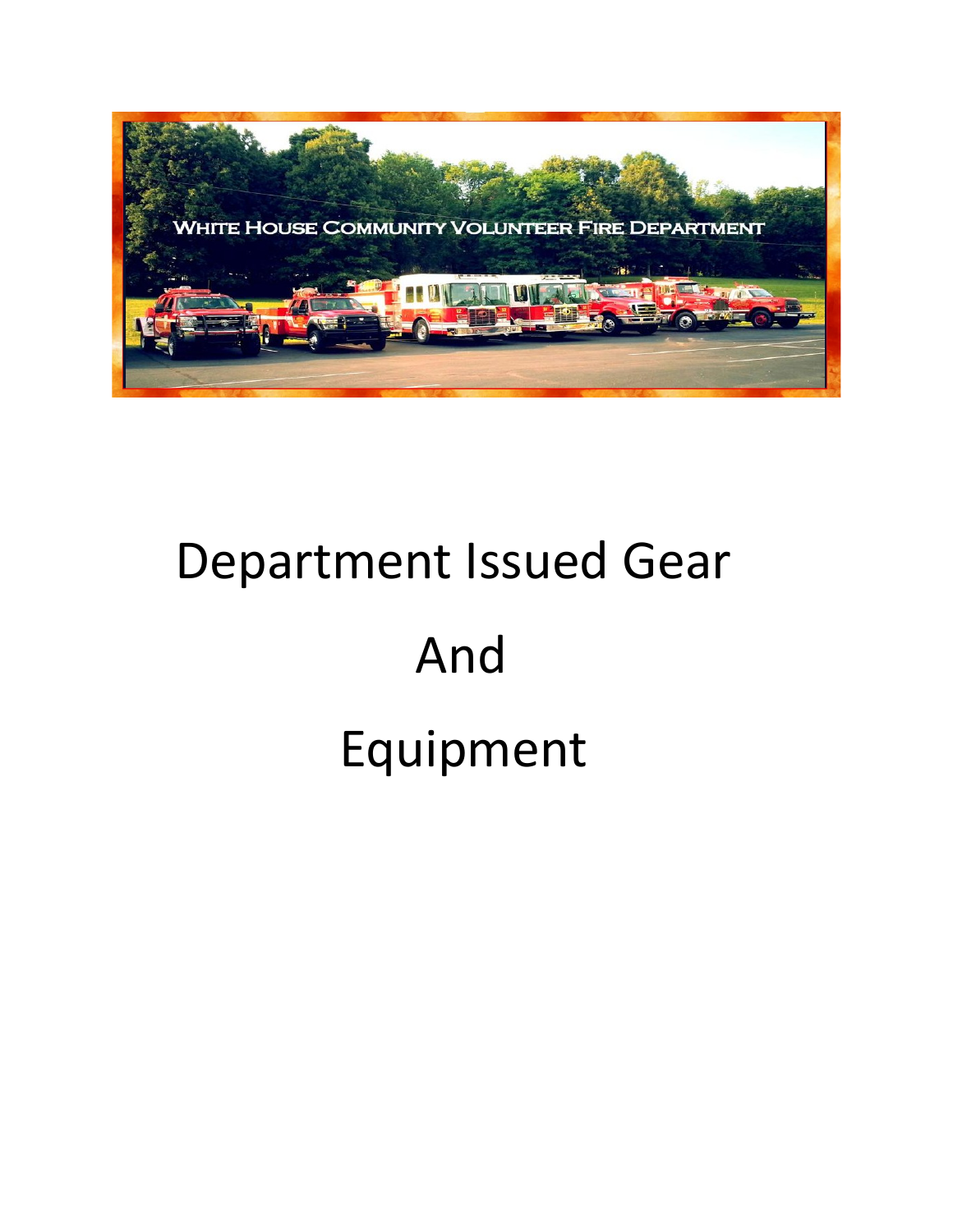Each member assigned to fight structure fires, perform extrication duties, and Hazmat response shall be issued protective clothing and equipment that comply with all applicable NFPA standards and local requirements.

These items shall include:

- 1. Helmet (NFPA 1972).
- 2. Boots (NFPA 1974).
- 3. Gloves (NFPA 1973).
- 4. Coat (NFPA 1971).
- 5. Pants with suspenders (NFPA 197 1).
- 6. Hood (NFPA 1971).

Radios will be issued upon availability and with the discretion of the District Chief.

No alterations shall be made to protective clothing without the approval of the Fire Chief.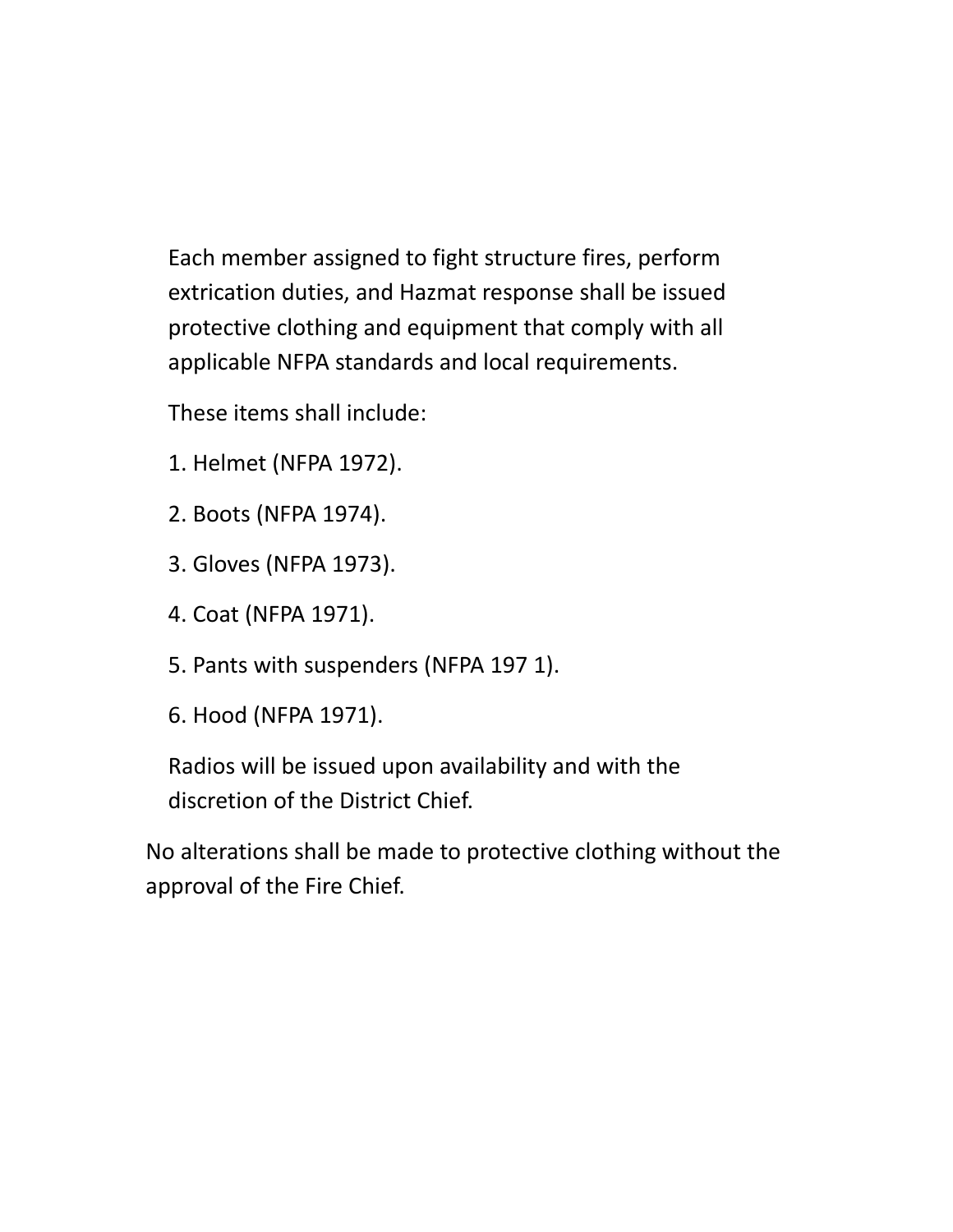## Issued Gear and Equipment

1. Only authorized White House Community Fire Department personnel shall issue, repair or replace Department issued gear and equipment. The District Chief or designee shall oversee the issuance and repair of Department issued gear and equipment

2. The "White House Community Fire Department Personnel Fire Gear Issue Form" shall be completed and signed by each member when issued Department gear and equipment.

3. The "White House Community Fire Department Personnel Fire Gear Issue Form" shall be completed and updated when new replacement Department gear and equipment is issued.

4. The "White House Community Fire Department Personnel Fire Gear Return Form" shall be completed when personnel return Department issued gear and equipment upon resigning or dismissed from the White House Community Fire Department.

5. Personnel shall be charged, at the current replacement cost, for White House Community Fire Department issued gear and equipment that is damaged due to negligence, lost or not returned upon resigning or dismissed from the White House Community Fire Department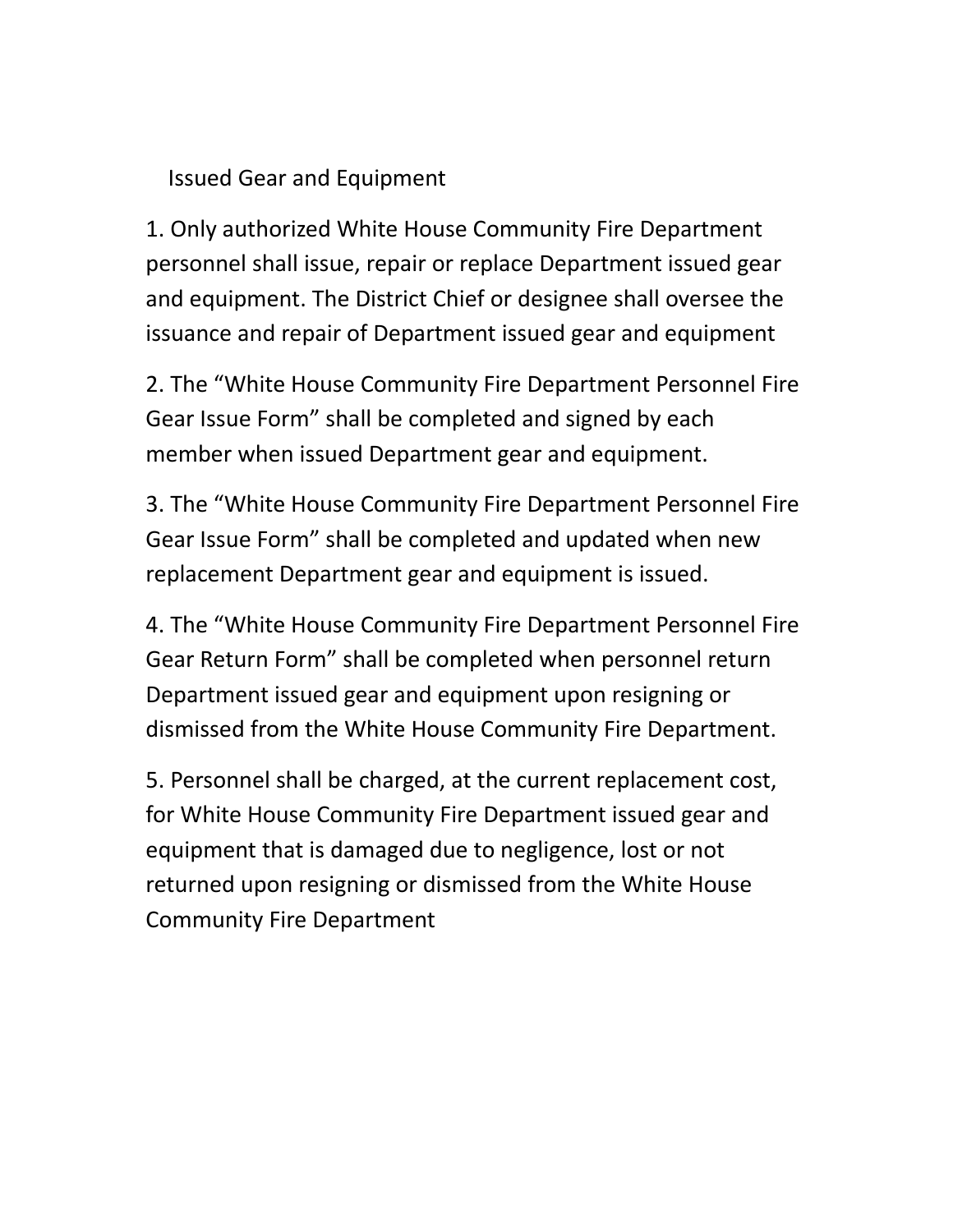6. Each member shall clean his/her structural protective clothing as needed to remove contamination. Any member neglecting to properly care for gear will be first warned and gear may be recovered from member if violation continues.

7. Each member shall inspect gear and equipment issued to him/her. Each member is responsible for the cleaning, care, and maintenance of his gear and equipment. If repairs or replacement items are needed member is responsible for contacting commanding officer with said issues.

8. Any equipment or gear that is found to be unsafe or inoperable shall be tagged and logged, removed from service immediately, and forwarded to the appropriate officer for repair.

 9. Designated Officers shall inspect protective clothing and equipment issued to the members under their command each quarter to ensure that all items are being properly maintained and are functioning properly.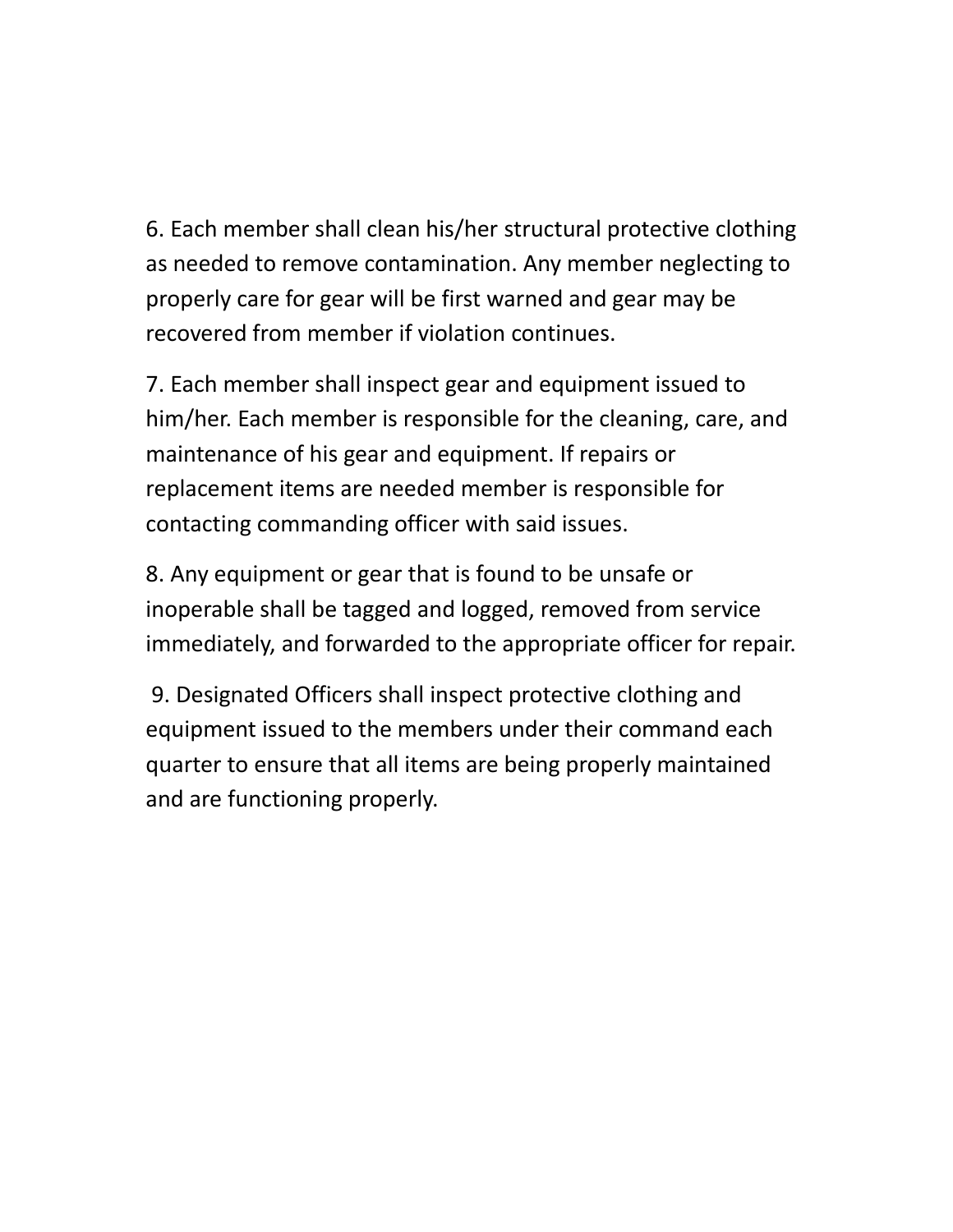|                                                                                                                     |               | WHITE HOUSE COMMUNITY FIRE DEPARTMENT                                                                                |
|---------------------------------------------------------------------------------------------------------------------|---------------|----------------------------------------------------------------------------------------------------------------------|
|                                                                                                                     |               | PERSONNEL FIRE GEAR AND EQUIPMENT RETURN FORM                                                                        |
|                                                                                                                     |               |                                                                                                                      |
|                                                                                                                     |               |                                                                                                                      |
|                                                                                                                     |               |                                                                                                                      |
|                                                                                                                     |               |                                                                                                                      |
|                                                                                                                     |               | QUANTITY EQUIPMENT I.D#/SIZE/COLOR                                                                                   |
| $\frac{1}{1}$                                                                                                       | <b>HELMET</b> |                                                                                                                      |
|                                                                                                                     | <b>HOOD</b>   |                                                                                                                      |
| $\overline{\phantom{a}}$                                                                                            | <b>COAT</b>   |                                                                                                                      |
| ________                                                                                                            | <b>PANTS</b>  |                                                                                                                      |
| <u> Liberal College (College College)</u>                                                                           | <b>BOOTS</b>  | <u> 1989 - Johann John Harry, mars eta bat eta bat eta bat ez arte eta bat ez arte eta bat ez arte eta bat ez ar</u> |
| <u> 1989 - 1989 - 1989 - 1989 - 1989 - 1989 - 1989 - 1989 - 1989 - 1989 - 1989 - 1989 - 1989 - 1989 - 1989 - 19</u> | <b>GLOVES</b> |                                                                                                                      |
| <u> 1990 - Jan Barnett, fransk politiker</u>                                                                        | <b>RADIO</b>  |                                                                                                                      |
|                                                                                                                     |               |                                                                                                                      |
|                                                                                                                     |               |                                                                                                                      |

## I HAVE RETURNED THE ABOVE LISTED WHITE HOUSE COMMUNITY FIRE DEPARTMENT GEAR AND EQUIPMENT

| <b>SIGNATURE</b> | ∩∧⊤⊏ |
|------------------|------|
|                  |      |